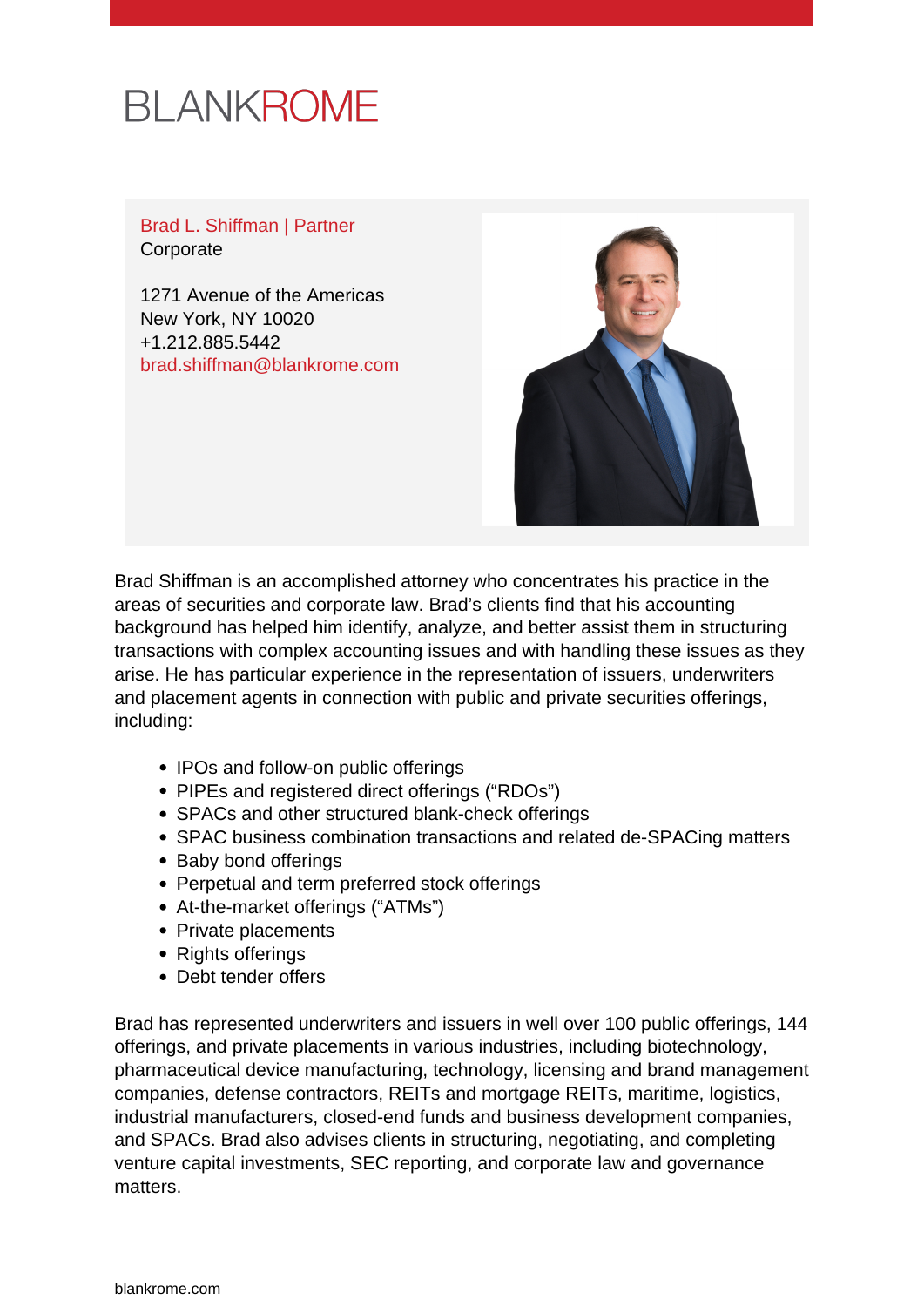He has extensive experience advising investment banks in all steps of a capital markets transaction, from drafting, reviewing, and negotiating engagement and retention letters, placement agent agreements, underwriting agreements, agreements among underwriters, selected dealer agreements and other syndicate documents, to advising on SEC and FINRA disclosure and regulatory issues and exchange listing issues.

### **Select Engagements**

- **Novus Capital Corporation**, a special purpose acquisition company, in connection with its \$100 million IPO; initial business combination with AppHarvest, Inc. and \$375 million PIPE.
- **Novus Capital Corporation**, a special purpose acquisition company, in connection with its \$287.5M IPO.
- **Churchill Capital Corp.**, a special purpose acquisition company, in connection with its initial business combination with Clarivate PLC.
- A leading boiler room solutions provider, in connection with a \$375 million 144A senior secured note offering and tender offer and consent solicitation for outstanding senior secured 144A notes.
- A global NASDAQ-listed worldwide brand management company engaged in licensing, marketing, and providing trend direction for a portfolio of consumer and entertainment brands, with respect to a \$288 million 144A convertible senior subordinated notes offering and hedge.
- **Xcel Brands, Inc.**, a public company engaged in the design, licensing, marketing, and retail sales of consumer brands, in several transactions, including acquisition of leading apparel brand, simultaneous private placement of its equity securities, and negotiating a credit facility to fund the purchase price, as well as a reverse merger into a publicly traded company on the OTC Bulletin Board; follow-on brand acquisitions and a public offering with a simultaneous up-listing on NASDAQ.
- **Ladenburg Thalmann & Co., Inc.**, as underwriter, dealer manager and agent in connection with numerous IPOs, follow-on offerings, public preferred stock and debt offerings, ATMs and rights offerings.

## **Admissions**

• New York

#### **Memberships**

• New York State Bar Association

#### **Education**

- State University of New York at Binghamton, BS
- Fordham University School of Law, JD, cum laude